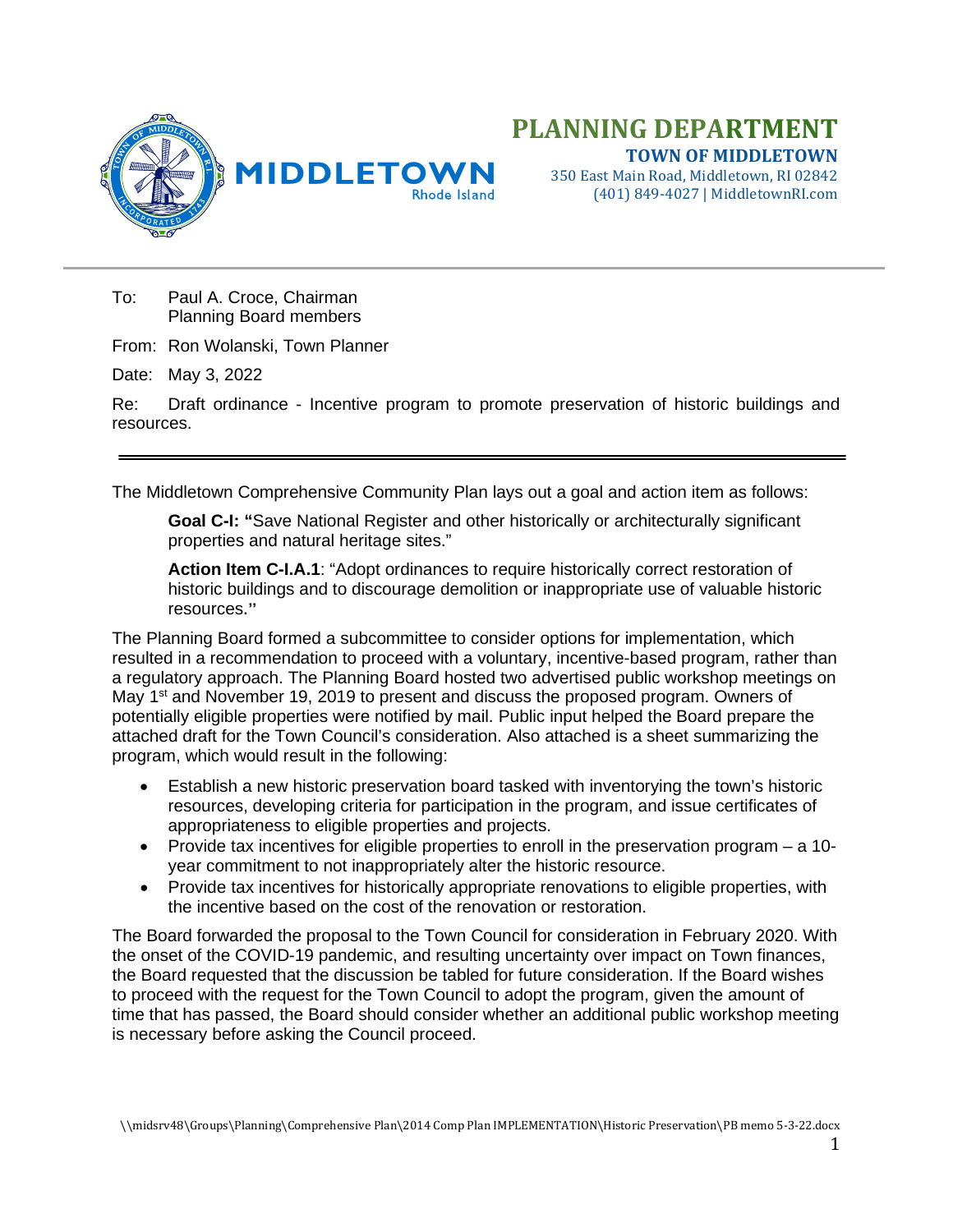

# Town of Middletown

Proposed Voluntary Historic Preservation Ordinance, Summary

**Purpose:** To incentivize property owners to preserve historic resources, including structures, landscapes, sites, landmarks, and archeological sites, as called for in the comprehensive plan. The ordinance does not create a regulatory historic district. This would be a completely voluntary program.

**Administration:** The Town Council would appoint a 5-member Historic Resources Preservation Board (Board) to inventory the Town's historic resources, create criteria for participation in the program, review incentive applications, ensure compliance, and perform other responsibilities included in the ordinance.

**Eligible Properties:** The Board will establish a Historic Resources List that includes all significant historic resources located within the town. Properties with historic resources will be eligible for the incentives described below. Historic resources will be divided into primary resources (structures) and secondary resources (such as designed landscapes, landmarks, stone walls, and archeological sites). Primary resources will be eligible for more and greater incentives than secondary resources. Owners of properties not included in the inventory may petition the Board to be added to the Historic Resources List.

# **Incentives:**

1. *Annual Historic Resource Preservation Property Tax Exemption:* Property owners enter a 10-year contract with the Town to preserve a historic resource in return for an annual property tax exemption. Maintenance projects during the term of the contract must meet the Board's standards. The Town shall recoup lost tax if a contract is broken. Sale of the property results in the end of the contract without penalty to the seller or buyer. The buyer will be encouraged to consider continued participation in the program.

Owners of primary resources are eligible for an exemption of 20% of the total assessed value of the property associated with the resource. Owners of secondary resources are eligible for a 10% exemption. However, no exemption shall exceed 20% of the town-wide median residential property valuation. Example: Max exemption (primary resource)<sup>1</sup>: \$69,000 of assessed value, which results in a \$948 property tax reduction. Impact on annual tax revenue<sup>2</sup>: ~\$136,512 @ 100% participation | ~\$68,256 @ 50% | ~\$34,128 @ 25%.

2. *Historic Resource Rehabilitation Property Tax and Fee Reduction:* Property owners performing historically appropriate restoration or maintenance on a historic resource are eligible for a one-time property tax reduction equal to 20% (for Primary Resources) or 10% (for Secondary Resources) of the cost of the restoration or maintenance project, and a 50% reduction of the construction permit fee. Exemption that results in tax reduction exceeding 100% of the total property tax owed would be carried over the succeeding year.

**Example:** A property assessed at \$300,000 pays \$4,122 in tax annually (assumed \$13.74 mill rate). If the owner did a \$40,000 renovation, they would get an \$8,000 tax reduction. First year no tax due. Second year \$244 tax due. Impact on annual tax revenue<sup>3</sup>: ~\$84,000

*3.* Property owners may receive both historic resource tax incentives simultaneously.

<sup>&</sup>lt;sup>1</sup> Assumes a median total assessed value of \$345,000 and mill rate of \$13.74.

<sup>&</sup>lt;sup>2</sup> Assumes ~144 historic structures on Historic Resource List, each receiving the maximum exemption. Structure count estimated using the RI Historical Preservation Commission's 1979 "Preliminary Report" on historic resources.

<sup>&</sup>lt;sup>3</sup> Assumes 14 rehab projects annually, half at a cost of \$20,000 and half at \$40,000.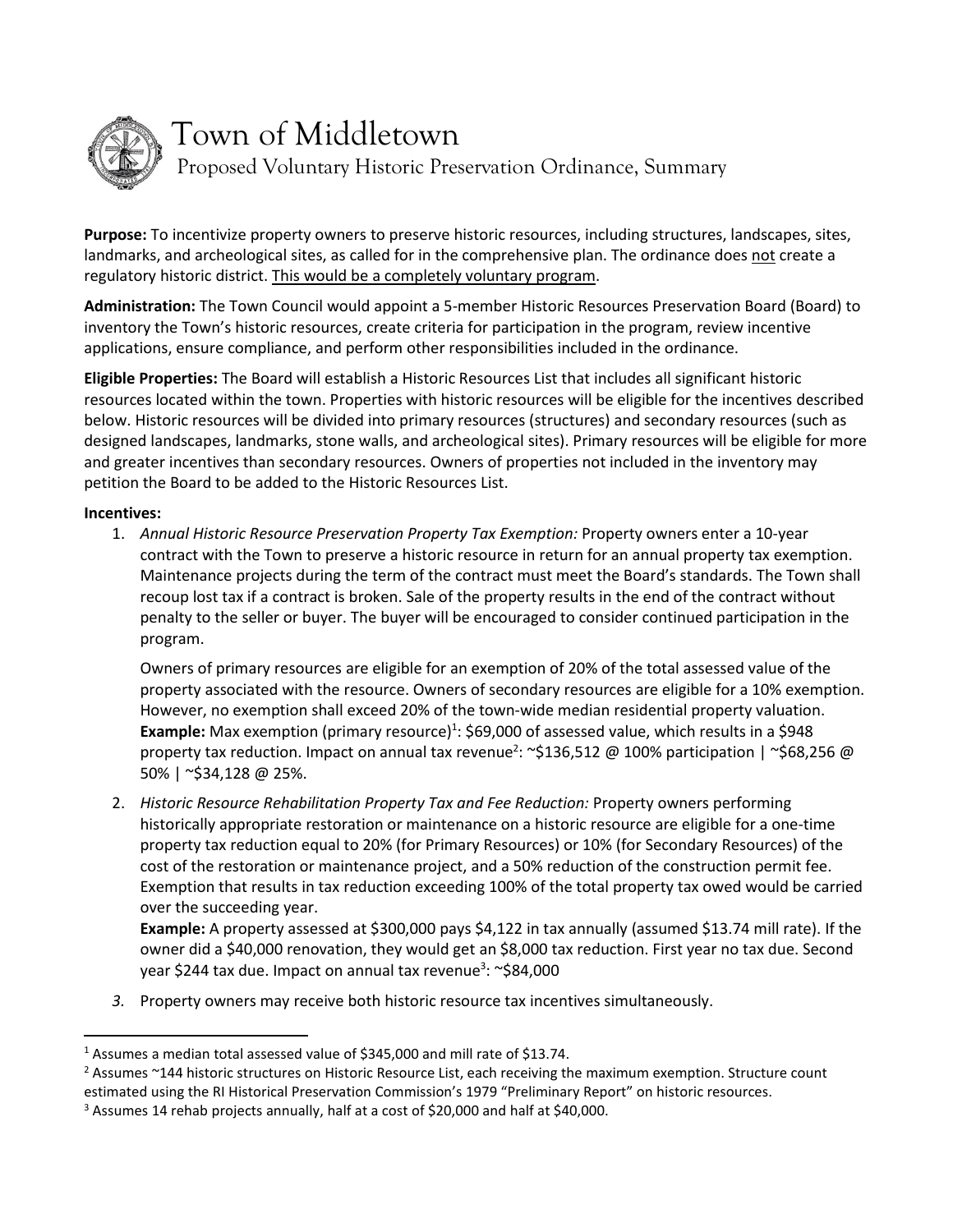

# Town of Middletown

Planning Department

350 E. Main Rd., Middletown, RI | 401.849.4027

# Historic Resources Preservation Ordinance

# **X.1 Purpose**

The Town of Middletown and its residents recognize cultural and historic preservation as a key component to the town's economy, character, and future growth. They are committed to preserving historical and architecturally significant properties, historical landscapes, and natural heritage sites. Additionally, the Town and its residents support the development of programs to raise awareness of the town's cultural and historic resources to ensure the history and culture of the town remain a vital part of the community.

The purpose of this article is to encourage the preservation of the Town's cultural and historic resources, including the voluntary preservation of privately-owned residential and commercial structures and other resources of historic and architectural value, and to encourage preservation of Town-owned historic buildings and resources -for present and future generations.

# **X.2 Definitions**

"Archeological site" shall mean a site where evidence of historic or pre-historic activity that is of interest to the archeological record is preserved.

"Architecturally significant structure" shall mean a structure built in 1940 or later that is rare in kind or includes rare elements, has not been inappropriately altered, and exemplifies a specific architectural style. The Rowe House (1982), featured in the Middletown Historical Society's *Houses History Heritage,* is a local example of an architecturally significant structure.

"Certificate of Appropriateness" shall mean the document awarded by the Board certifying that any maintenance or rehabilitation project to the exterior of an historic or architecturally significant structure or other historic resource included on the town's Historic Resources List is consistent with the Board's standards and guidelines.

"Certificate of Completeness" shall mean the document awarded by the Board certifying that a project previously awarded a Certificate of Appropriateness has been completed in the manner agreed upon between the property owner and the Board and the cost of the project has been reported to the Board.

"Complete application or petition" shall mean an application for an Historic Resource Preservation Incentive or Certificate of Appropriateness or a petition to be added to the Historic Resources List that is deemed to contain all the required information for the Board to render a decision.

\\mid-data\Groups\Planning\Comprehensive Plan\2014 Comp Plan IMPLEMENTATION\Historic Preservation\Voluntary Historic Preservation DRAFT 1-2-20.docx\\mid-data\Group Historic Preservation DRAFT 10-25-19.docx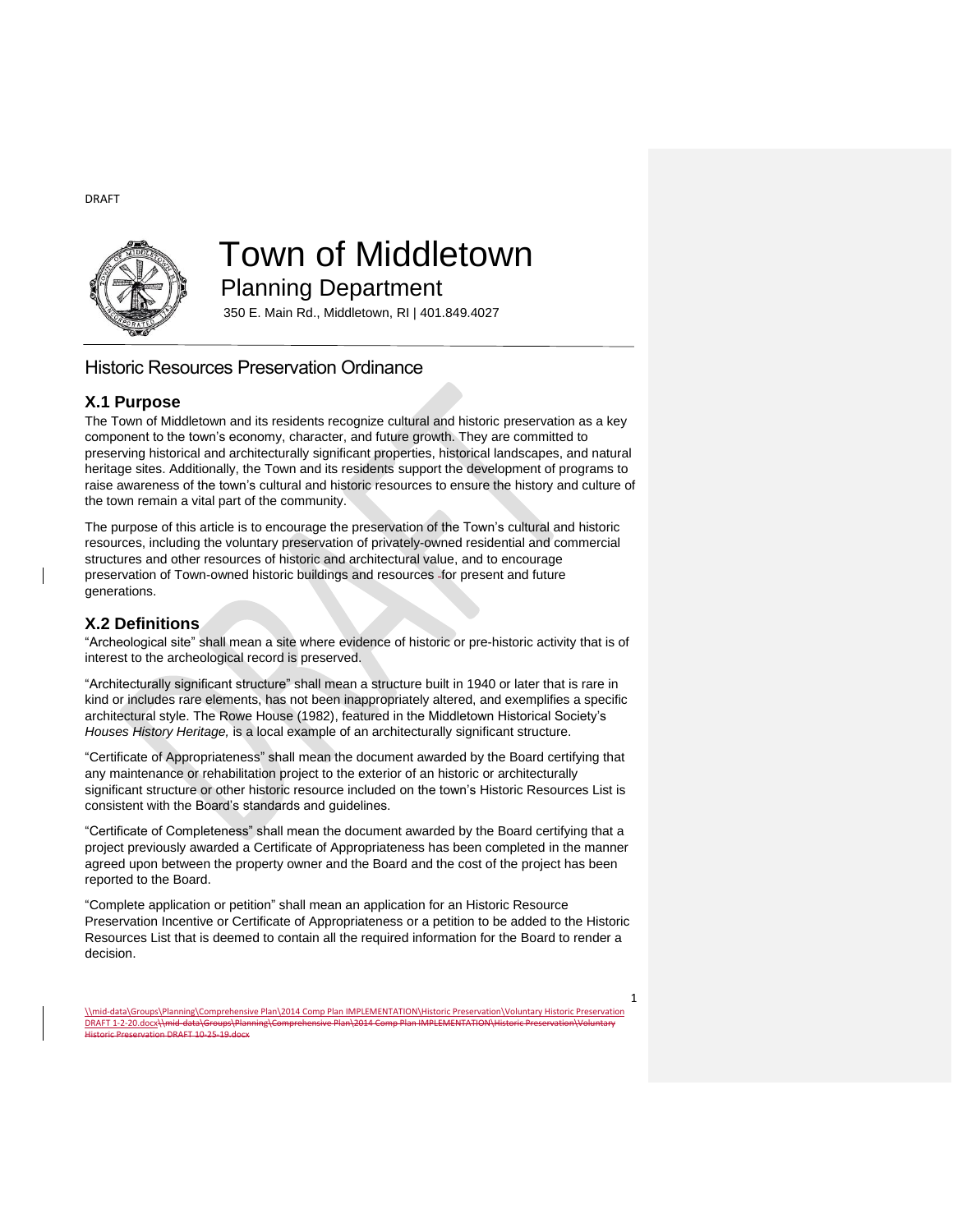"Construction permit fee" shall mean the fee imposed by Chapter 36 of the Code of Ordinances of the Town of Middletown.

"Designed landscape" shall mean a historic landscape for which a conscious, aesthetics-driven design effort was pursued. The Gray Craig Estate, north of Nelson's Pond, is a local example of a designed landscape.

"Historic landmark" shall mean a natural or man-made object that has been historically used to marks a locality or boundary. The town's many stone walls and the mile marker at two-mile corner are local examples of historic landmarks.

"Historic resources" shall mean historically or architecturally significant structures, landscapes, sites, landmarks, archeological sites, and historic documents, photos and records as designated by the Historic Preservation Resources Board.

"Historic Resources Preservation Board" or "Board" shall mean the board appointed by the Town Council to administer and promulgate the various programs developed under this ordinance.

"Historic Resources Preservation Board of Appeal" or "Board of Appeal" shall mean the Town Council.

"Historic site" shall mean a site of historic significance, including, but not limited to, cemeteries and American Revolution sites.

"Historic structure" shall mean a structure built before 1940 that has not been inappropriately altered. The structure should exemplify a specific architectural style or include rare architectural features. A structure built after 1940 may be considered a historic structure if it is associated with an important historical event or person.

"The Middletown Historic Resources List" or "Historic Resources List" shall encompasses the significant historic resources throughout the town as identified by the Board.

"Minor modification" means a revision to approved plans that is deemed to be minor in nature and not incongruous with all other approved elements of that plan.

"Primary Historic Resource" shall mean the structures included on the Historic Resources List.

"Secondary Historic Resource" shall mean the designed landscapes, sites, landmarks, and archeological sites included on the Historic Resources List.

## **X.3 The Middletown Historic Resources List**

X.3.A.Establishment. The Middletown Historic Resources List (Historic Resources List) is hereby established. All significant primary and secondary historic resources located within the town boundary, as identified by the Board in its inventories of primary and secondary historic resources, shall be included on the Historic Resources List.

X.3.B.Amendments. The Historic Resources List may be amended by a vote of the Board. The list shall be amended when structures on the list have been demolished, renovated in such a manner as to have lost their historic or architectural value, or after a successful petition by a property owner to have their resource added to the list.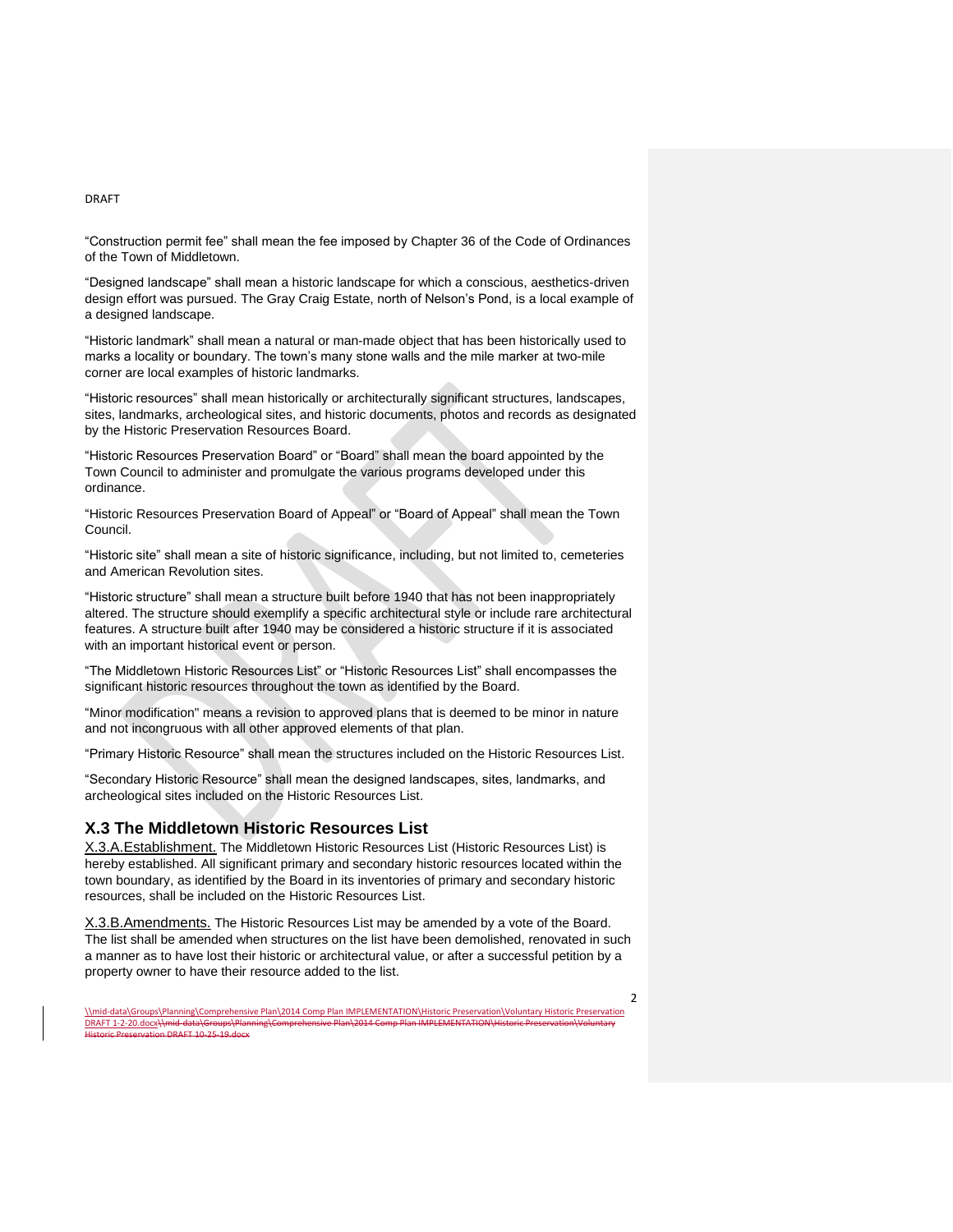X.3.C.Petitions to be Added to the Historic Resources List. A property owner may petition the Board to have their property added to the Historic Resources List. Petitions shall be filed with the Department of Planning and Economic Development. The director, or their designee, shall determine if said petition is complete and shall forward complete petitions, together with all supporting materials, to the Board, which shall vote to approve or reject the petition at a meeting. Petitioners shall be notified of an incomplete petition within ten working days of receipt by the Department of Planning and Economic Development.

### **X.4 Historic Resource Preservation Incentives**

X.4.A.Incentives. The following incentives shall be available to the owners of Primary Historic Resources and, where specified, Secondary Historic Resources included on the Historic Resources List.

**X.4.A1 Annual Historic Resource Preservation Property Tax Exemption.** Property owners of Primary and Secondary Historic Resources included on the Historic Resources List are eligible for this incentive. If approved by the Board, the property owner shall enter into a contract with the Town that requires the property owner to maintain their historic resource for ten years. In return, the real property associated with a primary historic resource shall be exempt from taxation to the amount of 10 20 percent of total assessed value. Real property associated with a secondary historic resource shall be exempt from taxation to the amount of  $510$  percent of total assessed value. No exemption shall exceed  $40.20$  percent of the median assessed value of a single family dwelling in Middletown as determined by the Middletown Tax Assessor. The exemption shall be recalculated annually for the duration of the contract's term to account for changes in the real property's assessed valuation.

Applications for the incentive shall be filed with the Department of Planning and Economic Development. The director, or their designee, shall determine if said application is complete and shall forward complete applications, together with all supporting materials, to the Board, which shall vote to approve or reject the application at a meeting. Applicants shall be notified of an incomplete application within ten working days of receipt by the Department of Planning and Economic Development.

Any maintenance or rehabilitation project performed on the exterior of an historic or architecturally significant structure or on an historically significant designed landscape, site, landmark, or archeological site within the term of the contract must be approved by the Board in the manor described under the incentive titled Historic Resource Rehabilitation Property Tax and Fee Reduction.

A property owner applying for or receiving the incentive shall submit photographs of their historic resource to the Board during the application process, after the fifth year of the contract, and after the tenth year of the contract to ensure the property owner meets the terms of the agreement. If the Board determines the property owner has failed to meet the terms, the contract shall be terminated, and the Board shall notify the Tax Assessor's Office, which will recoup the exempted property taxes from the years the credit was already awarded under the contract. The owner may appeal the termination of a contract to the Board of Appeal.

\\mid-data\Groups\Planning\Comprehensive Plan\2014 Comp Plan IMPLEMENTATION\Historic Preservation\Voluntary Historic Preservation DRAFT 1-2-20.docx\\mid-data\Groups\ **DRAFT 10-25-19.dc** 

**Commented [KP1]:** EX. OF OTHER MIDDLETOWN TAX **EXEMPTIONS** 

Age 65+ Tax Exemption: \$33,949 w/ progressive scale up to \$100,239 for lowest income rung. Age 75+ Tax Exemption: \$37,344 w/ progressive scale up to \$110, 263 for lowest income rung. Annual increase based on Consumer Price Index

Veterans: \$25,777 Disabled Vets: \$106,083 Parent of Vet killed in action: \$38,676 Prisoner of war: \$31,293

Blind Persons: \$38,866

**Commented [KP2]:** MAXIMUM TAX REDUCTION POSSIBLE

Median assessed valuation = \$345,000 Tax rate = \$13.75/1000

10% of median assessed valuation = \$34,500 Tax reduction = \$474.38

THE TAX EXEMPTION IS SIMILAR IN SIZE TO THOSE NOTED ABOVE FOR THE BLIND, ELDERLY, AND VERTERANS

**Commented [RW3R2]:** If max. exemption is doubled to 20% of median assessed value = \$69,000 Tax reduction = \$948.75

**Commented [KP4]:** INCENTIVE IMPACT ON BUDGET

~ number of historic structures = 144 Maximum credit = \$474.38

If every historic structure participated: Lost tax revenue = \$68,310

If 50% participated: \$34,155

If 25% participate: \$17,078

3

**Commented [RW5R4]:** If 20% exemption Est. lost tax revenue = \$136,620 If 50% participation = \$68,310 If 25% participation = \$34,155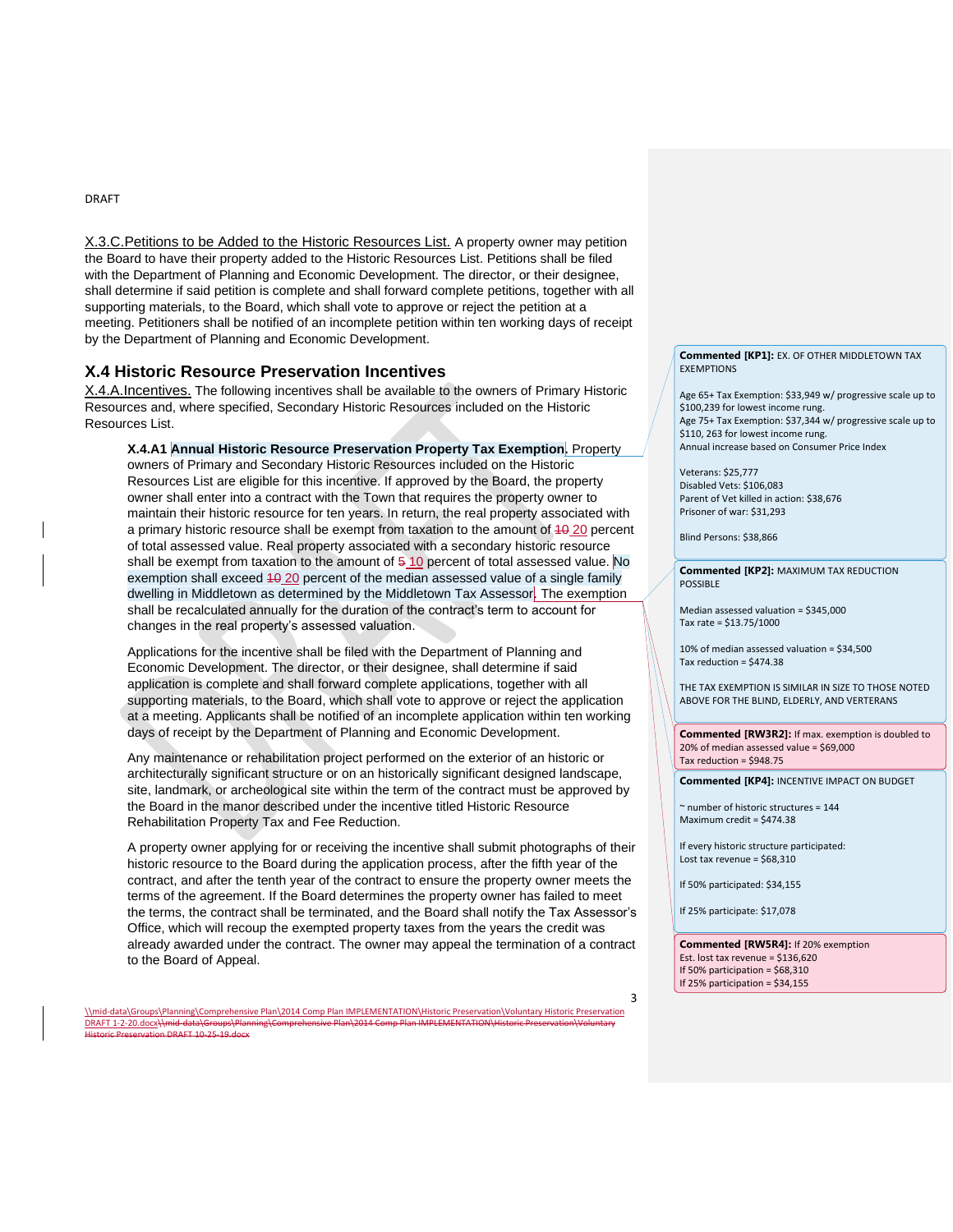The property owner may terminate the contract by notifying the Town and agreeing to repay all property tax exemptions already granted under the contract. The Town may terminate the contact by notifying the property owner. Where a property under contract is sold to a new owner, the contract shall be dissolved without penalty; the Tax Assessor's Office shall contact the new owner to determine whether they want to begin a new 10 year contract.

The following historic resources shall be ineligible for this incentive:

- 1. Stone walls protected by the town's stone wall ordinance (Title IX, Chapter 97) or that have shared ownership between neighboring properties.
- 2. Historic cemeteries, which are offered significant protection under State regulation.
- 3. Historic Resources already protected by deed restrictions, easements, or other preservation methods.

**X.4.A2 Historic Resource Rehabilitation Property Tax and Fee Reduction.** A property owner planning to perform historically appropriate maintenance or rehabilitation on a Primary or Secondary Historic Resource included on the Historic Resources List is eligible to apply to the Board to receive this incentive. Owners of Primary Historic Resources are eligible for a one-time property tax reduction equal in value to  $40\overline{20}$ percent of the cost of the maintenance or rehabilitation project. Owners of Secondary Historic Resources are eligible for a one-time property tax reduction equal in value to  $\frac{1}{5}$ 10 percent of the cost of the maintenance or rehabilitation project. In a single year Nno reduction shall exceed 100 percent of the total property tax owed for the property associated with the historic resource or 100 percent of the total property tax owed for the median real property in Middletown, whichever is less. If the incentive exceeds this amount, the remainder of the tax reduction shall be applied in the subsequent tax year. Fifty (50) percent of construction permit fees directly related to the preservation or rehabilitation of a historic resource shall be refunded upon verification of compliance with the agreed upon plans. Regarding historic or architecturally significant structures, only exterior maintenance or rehabilitation projects are eligible for the incentive.

Property owners must apply for and receive a Certificate of Appropriateness from the Board prior to beginning the maintenance or rehabilitation project. Applications for Certificates of Appropriateness shall be filed with the Department of Planning and Economic Development. The director, or their designee, shall determine if said application is complete and shall forward complete applications, together with all supporting materials to the Board, which will vote to approve or reject the application at a meeting. Applicants shall be notified of an incomplete application within ten working days of receipt by the Department of Planning and Economic Development. A Certificate of Appropriateness shall be valid for four years from the date of approval.

Applicants shall submit information necessary to evaluate the proposed maintenance or rehabilitation project. The Board shall identify the information it requires in its rules, procedures, and standards and guidelines. The Board shall issue a Certificate of Appropriateness if it determines, after a public hearing on an application, that the planned maintenance or rehabilitation project conforms with the Middletown Standards and Guidelines for the Maintenance and Rehabilitation of Historic and Architecturally Significant Structures or the Middletown Standards and Guidelines for the Maintenance

\\mid-data\Groups\Planning\Comprehensive Plan\2014 Comp Plan IMPLEMENTATION\Historic Preservation\Voluntary Historic Preservation DRAFT 1-2-20.docx\\mid-data\Groups\ DRAFT 10-25-19.do

#### **Commented [KP6]:** Warren, RI: four (4) percent of the cost of the maintenance or rehabilitation project, not to exceed twenty (20) percent of the total annual amount of

the real estate tax for the property for varying amounts of years depending on the size of the investment <40000 =20% of the overall cost paid over 5 years (8000 on

a \$40000 project) <60000 = 28% of the overall cost paid over 7 years (16,800

on a \$60000 project)

>60000 = 36% of the overall cost paid over 9 years (28,800 on a \$80,000 project).

Note: a \$350,000 home at a \$15.42/\$1000 tax rate will pay \$5397 in a given year, which is probably why warren does 4% over multiple years instead of 20%, 28%, or 36% over 1 year.

**Commented [KP7]:** The taxes on a \$345,000 home are \$4743.75

10% of a \$40,000 project is \$4,000 so the property owner would receive the full \$4,000 tax reduction.

10% of a \$60,000 project is \$6,000 so the property owner would receive a \$4743.75 tax reduction.

...

**Commented [RW8R7]:** The taxes on a \$345,000 home are \$4743.75

If the incentive is raised to 20%: 20% of a \$20,000 project is \$4,000 so the property owner would receive the full \$4,000 tax reduction.

20% of a \$40,000 project is \$8,000 so the property owner would receive a \$4743.75 tax reduction in the first year, and the remainder \$3,256.25 in the following tax year.

**Commented [KP9]:** BUDGET IMPACT

Assuming 14 projects annually, half at \$15,000, half at \$50,000.

 $$1500 * 7 + $4744 * 7 = $43,708$ 

4

Note: data obtained from Warren Planning Dept.: 12-15 projects per year, half between 10-20K, half higher. STILL WAITING ON NUMBER OF ELIGIBLE STRUCTURES. Then  $\mathsf{ca}[\;$  ...

**Commented [RW10R9]:** Assuming 14 projects annually, half at \$20,000, half at \$40,000.

 $(54,000 * 7) + (58,000 * 7) = $84,000$  applied over two tax years for the 7 larger projects. Year-one impact \$61,208, year-two \$22,792. In second and subsequent years of the program, assuming 14 new applications at the same cost, total tax impact

equals \$84,000 per year.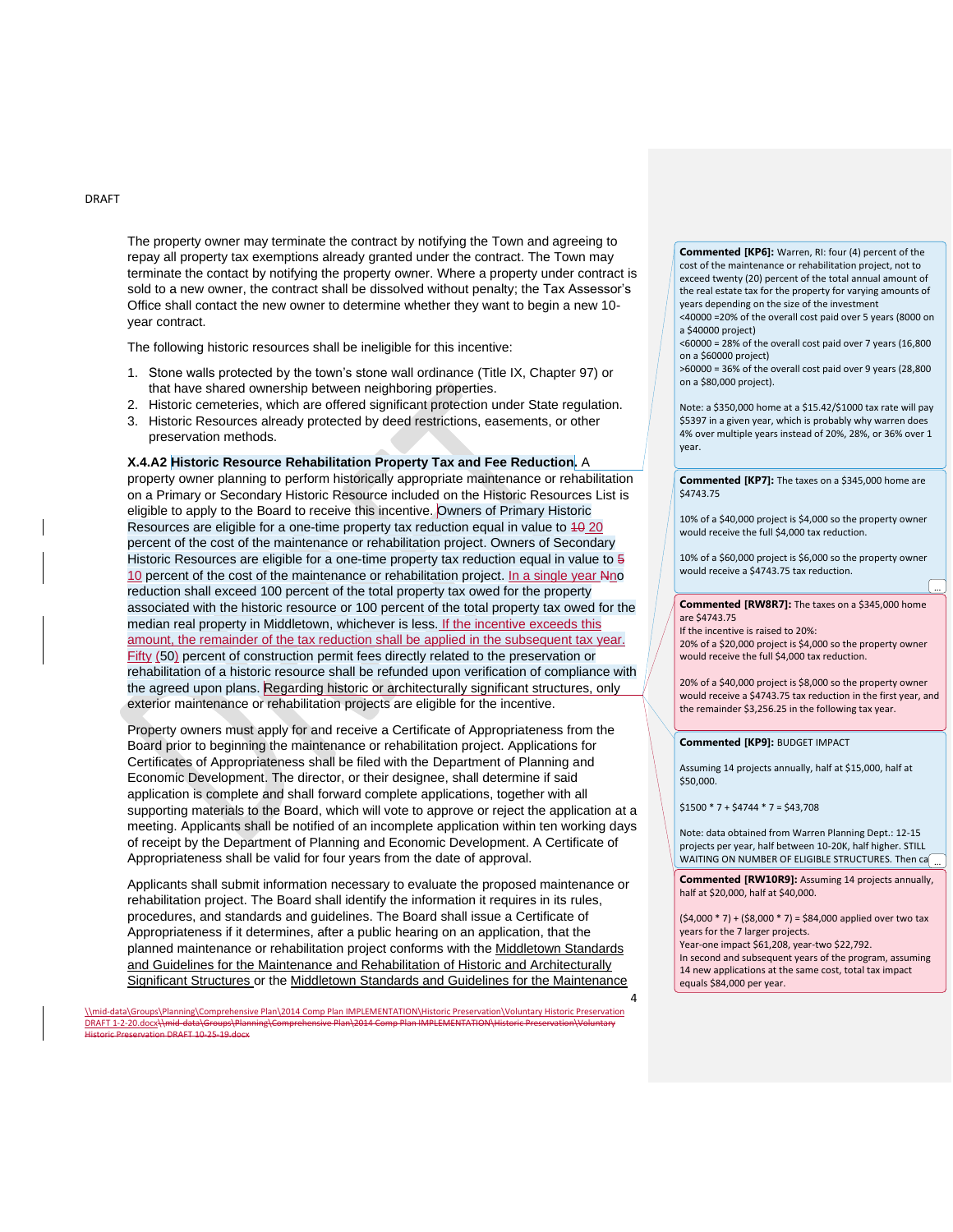and Rehabilitation of Historically Significant Designed Landscapes, Sites, Landmarks, or Archeological Sites as appropriate. If a certificate is not awarded, the owner may appeal the Board's decision to the Board of Appeal.

Applicants shall submit photographs of the existing conditions of the historic resource during the application phase and photographs of the new conditions after the project is completed. The Board shall compare the photographs to determine whether the project was completed as agreed upon. The applicant shall also submit itemized receipts to the Board that indicate the project's total cost after the project is completed. If the Board determines the project was not completed as agreed upon, the Board shall not grant the tax and fee reduction. If the Board determines the project was completed as agreed upon, the Board shall issue a Certificate of Completeness to the applicant, notify the Tax Assessor's Office that the property owner shall receive the tax reduction, and notify the Building Official's Office that the property owner shall be refunded for 50 percent of the construction permit fees directly associated with the historic preservation or rehabilitation project.

Property owners of an historic or architecturally significant structure that was damaged or destroyed by fire, storm, or other disaster may rebuild, in-kind, and then apply for the Historic Resource Rehabilitation Property Tax and Fees Reduction retroactively. To be eligible, reconstruction must begin within one year and be continued to completion without substantial interruption. Sufficient evidence, such as detailed as-built drawings or reasonable photo documentation of the exterior of the structure prior to the disaster, must be presented to the Board to prove the reconstruction was in-kind.

The purpose of the Historic Resource Rehabilitation Property Tax and Fee Reduction incentive is primarily to preserve the craftsmanship and structural integrity of the town's historic resources. Therefore, cosmetic projects are not guaranteed to receive incentives. Examples of projects that are ineligible for incentives include:

- 1. The addition of window flower boxes to an historic structure.
- 2. The replacement or addition of exterior lighting or flagpoles to an historic structure.
- 3. The replacement or addition of fencing or gates on the property of an historic structure.

Examples of cosmetic-type projects that might be considered for incentives include:

- 1. The painting of the exterior of the house in a historically appropriate color.
- 2. The purchase and installation of storm windows to preserve the structure's historic windows.

**X.4.A3 Density Bonus.** Where a developer agrees to preserve and rehabilitate a structure on the Historic Resources List in accordance with the Middletown Standards and Guidelines for the Maintenance and Rehabilitation of Historic and Architecturally Significant Structures as part of a Major Conservation Land Development Project (i.e. a conservation development with six or more dwellings) the Planning Board may allow the applicant to exceed the basic maximum number of permitted dwelling units in the development by one. During the development review process, the Historic Resources Board shall communicate the minimum rehabilitation improvements required to receive

5

DRAFT

<sup>\\</sup>mid-data\Groups\Planning\Comprehensive Plan\2014 Comp Plan IMPLEMENTATION\Historic Preservation\Voluntary Historic Preservation DRAFT 1-2-20.docx\\mid-data\Groups\Pla  $DRAFT 10-25-19.$ do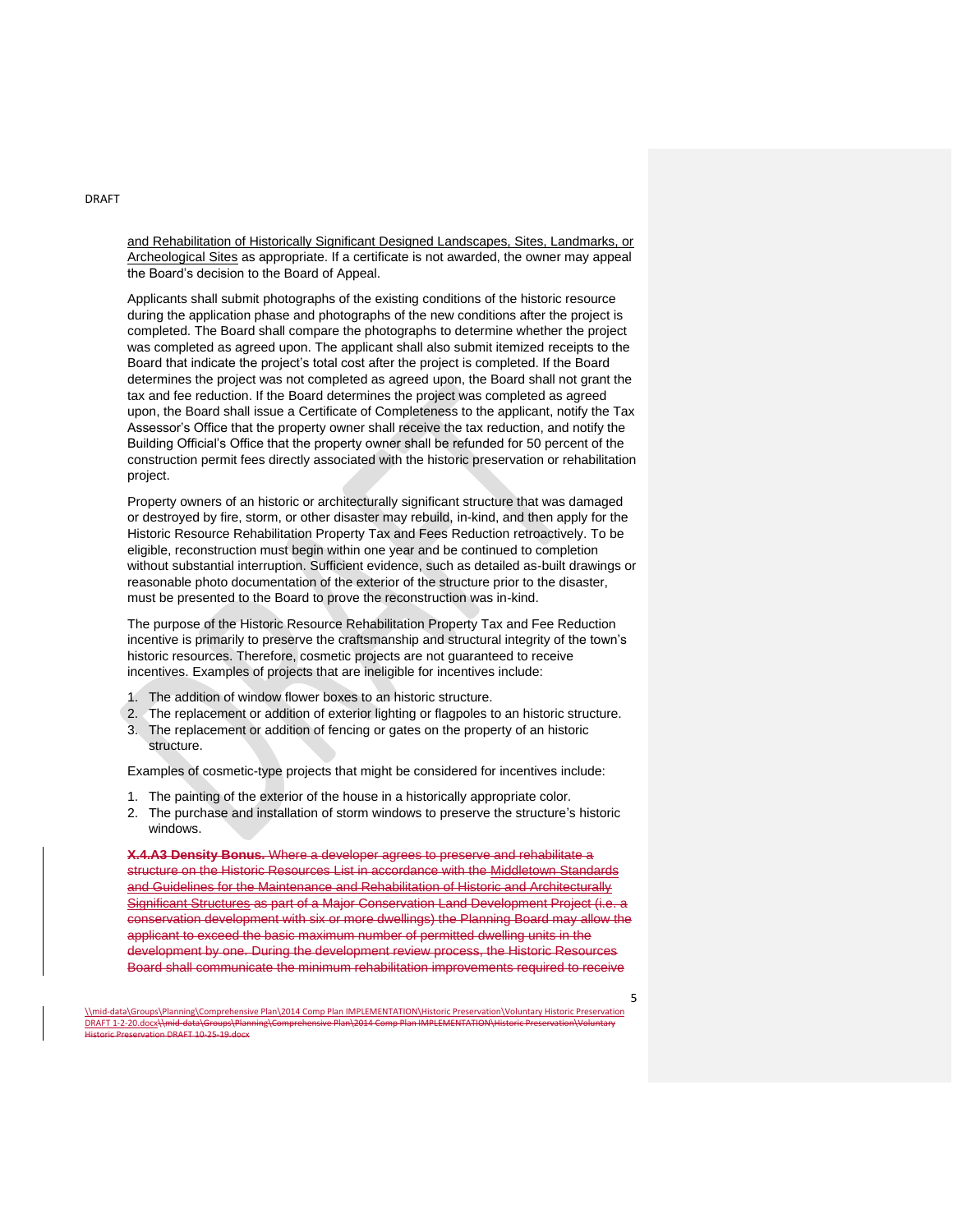this incentive. Prior to construction of the bonus housing unit, the developer shall submit photographs to the Historic Resources Board that document adherence to the rehabilitation improvements required. Besides permitting an additional dwelling unit beyond what would be allowed by the Zoning Ordinance, this section does not grant the developer relief from the Town's land development regulations (e.g. the Zoning Ordinance, Subdivision Regulations, and Stormwater Management Ordinance). Any dwelling preserved because of this provision shall be subject to deed restrictions prohibiting the removal of the dwelling and prohibiting alterations to the dwelling not approved by the Historic Resources Board unless said removal or alteration is approved by the Planning Board.

X.4.B. Amendments. The Town Council may amend this ordinance, but changes shall not affect property tax reductions conferred prior to the amendment.

X.4.C.Enforcement. The Historic Resources Board shall review property owner's actions for compliance with the terms associated with the incentives in this ordinance. Where a property owner receiving a tax incentive does not comply with the terms, the Historic Resources Board shall work with the Tax Assessor's Office to withhold tax exemptions or recoup tax revenue already lost. Where a developer receives a density bonus but fails to rehabilitate a historic or architecturally significant structure as agreed upon, the Board shall work with the building official to force compliance.

The Building Official's Office shall assist with enforcement by flagging permit applications for properties that are receiving the Annual Historic Resource Preservation Property Tax Exemption or for deed restricted structures resulting from the granting of a density bonus. In these circumstances, the Building Official's Office shall inform the applicant that they must obtain a Certificate of Appropriateness from the Historic Resources Board prior to beginning work. This shall not apply to interior renovations of structures.

X.4.D.Multiple Tax Exemptions. The reduction of a property's gross assessed value pursuant to the incentives in this section shall not diminish, impair, or nullify any other property tax reduction, abatement or credit to which the owner of an historic structure is otherwise eligible. Any other property tax reduction, abatement or credit shall be applied to the gross assessed value of the property prior to the application of the reduction pursuant to this section.

An owner of Primary or Secondary Historic Resources may receive both the Annual Historic Resource Preservation Property Tax Exemption and the Historic Resource Rehabilitation Property Tax and Fee Reduction. No reduction shall exceed 100 percent of the total annual amount of the property tax owed.

X.4.E.Transfer of Ownership of Historic Resources. Upon the transfer of ownership of a Primary or Secondary Historic Resource included on the Historic Resources List, the seller shall inform the buyer of the property's eligibility for the incentives in this Article. The seller shall also inform the buyer if a structure has deed restrictions resulting from the density bonus incentive.

The Town shall also inform the buyer of the property's eligibility for the incentives in this Article and whether a structure has deed restrictions resulting from the density bonus incentive.

<sup>\\</sup>mid-data\Groups\Planning\Comprehensive Plan\2014 Comp Plan IMPLEMENTATION\Historic Preservation\Voluntary Historic Preservation DRAFT 1-2-20.docx\\mid-data\Groups\Pland .<br>DRAFT 10-25-19.doc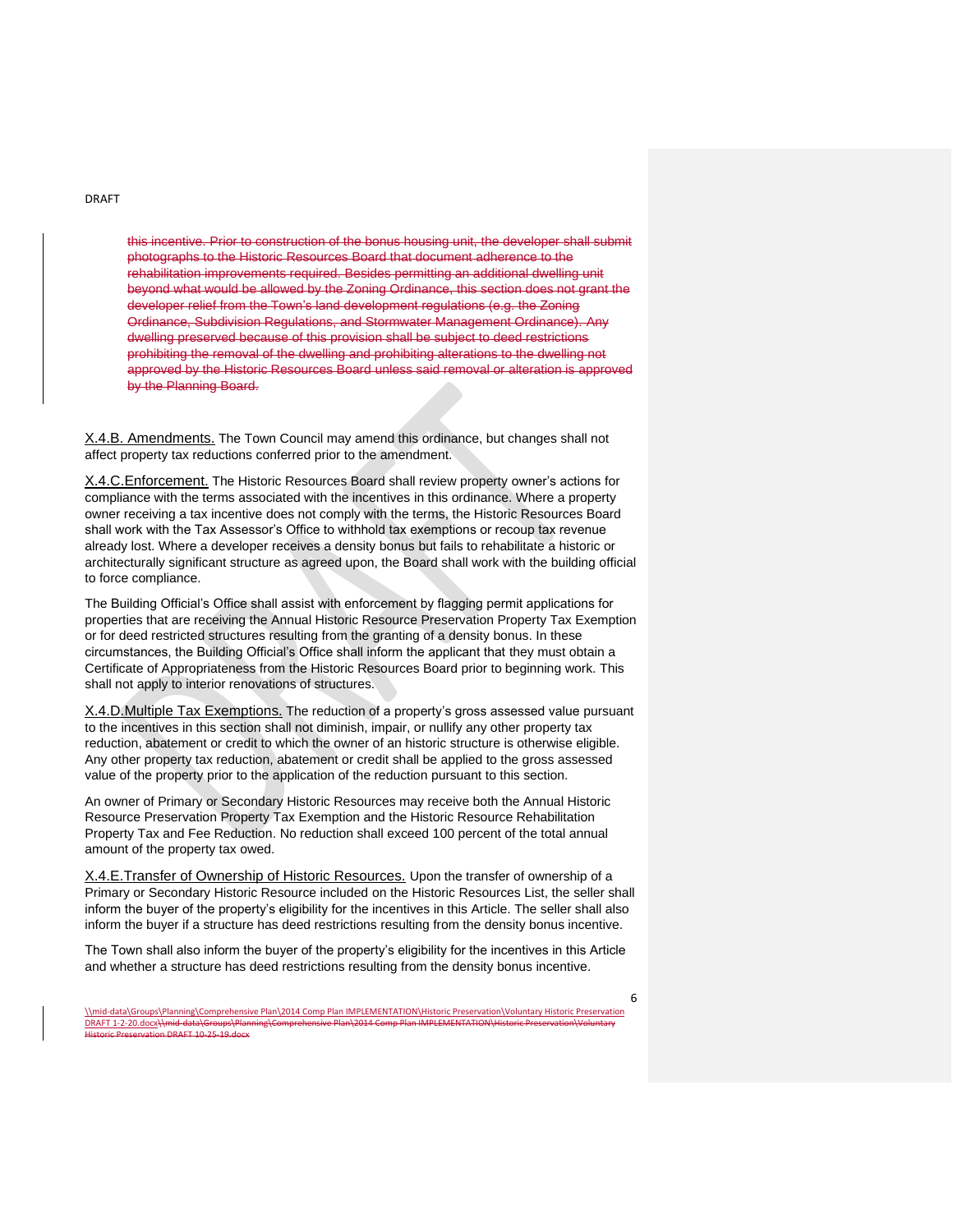# **X.5 Standards and Guidelines**

X.5.A.Middletown Standards and Guidelines for the Maintenance or Rehabilitation of Historic and Architecturally Significant Structures

The U.S. Department of the Interior's Standards for the [Treatment of Historic Properties,](https://www.nps.gov/tps/standards/treatment-guidelines-2017.pdf) with Guidelines for Preserving, Rehabilitating, Restoring, and Reconstructing Historic Buildings shall serve as the Middletown Standards and Guidelines for the Maintenance or Rehabilitation of Historic and Architecturally Significant Structures. From time to time, the Board may choose to amend the document to better suit Middletown's local context.

X.5.B.Middletown Standards and Guidelines for the Maintenance and Rehabilitation of Historically Significant Designed Landscapes, Sites, Landmarks, and Archeological **Sites** 

The Board shall research and adopt standards and guidelines for the maintenance and rehabilitation of these historic resources. The board shall collaborate with the Middletown Historical Society, which may already have standards for some historic resources, including stone walls.

# **X.6 Publicly Owned Historic Resources**

DRAFT 1-2-20.docx\\mid-data\Gr

 $DRAFT 10-25-19.d$ 

Publicly-owned historic resources identified on the Historic Resources List should be preserved by the Town in an historically appropriate manner, to the greatest practical extent. Should a publicly-owned historic resource on said list be sold to a private owner after this ordinance is adopted, the Town shall ensure the exterior of the historic or architecturally significant structure or the historic aspects of other types of historic resources will be preserved by the new owner in perpetuity. Such property, once transferred to a private owner and preserved in perpetuity, is not eligible for the incentives under x.4.A1 and x.4.A3, but is eligible for the incentive under x.4.A2.

\\mid-data\Groups\Planning\Comprehensive Plan\2014 Comp Plan IMPLEMENTATION\Historic Preservation\Voluntary Historic Preservation

DRAFT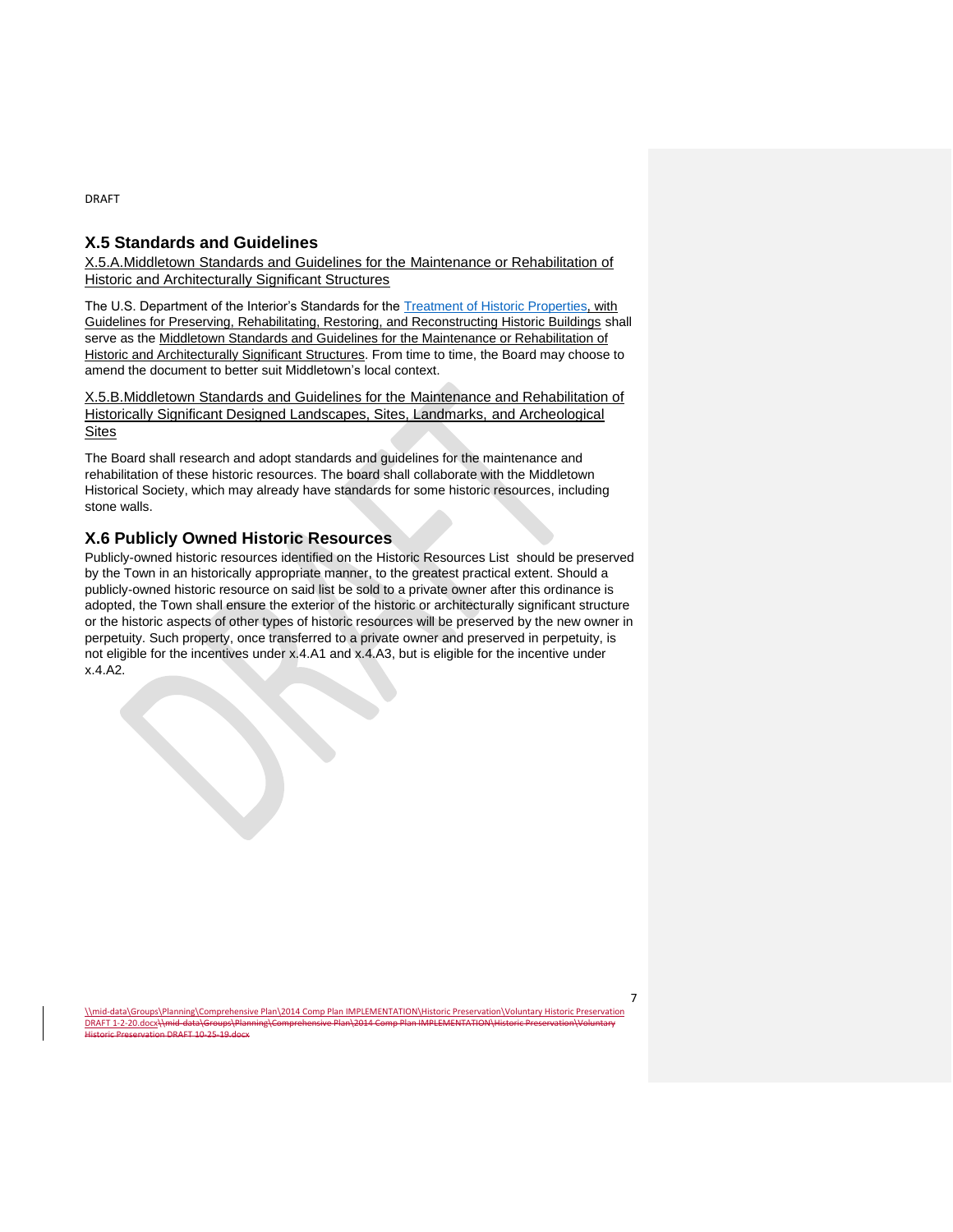# **Appendix A. Properties on the Middletown Historic Resources List.**

Map – historic resources will be designated with numbers that correspond to a row on the table with more information about the resource. Two maps will be included, one for primary resources and one for secondary.

| Map | Resource | Address | Built | Description |
|-----|----------|---------|-------|-------------|
| no. | vpe      |         | Year  | `tvle/l     |
|     |          |         |       |             |

| 8<br>\\mid-data\Groups\Planning\Comprehensive Plan\2014 Comp Plan IMPLEMENTATION\Historic Preservation\Voluntary Historic Preservation<br>DRAFT 1-2-20.docx\\mid-data\Groups\Planning\Comprehensive Plan\2014 Comp Plan IMPLEMENTATION\Historic Preservation\Voluntary<br>Historic Preservation DRAFT 10-25-19.docx |  |
|---------------------------------------------------------------------------------------------------------------------------------------------------------------------------------------------------------------------------------------------------------------------------------------------------------------------|--|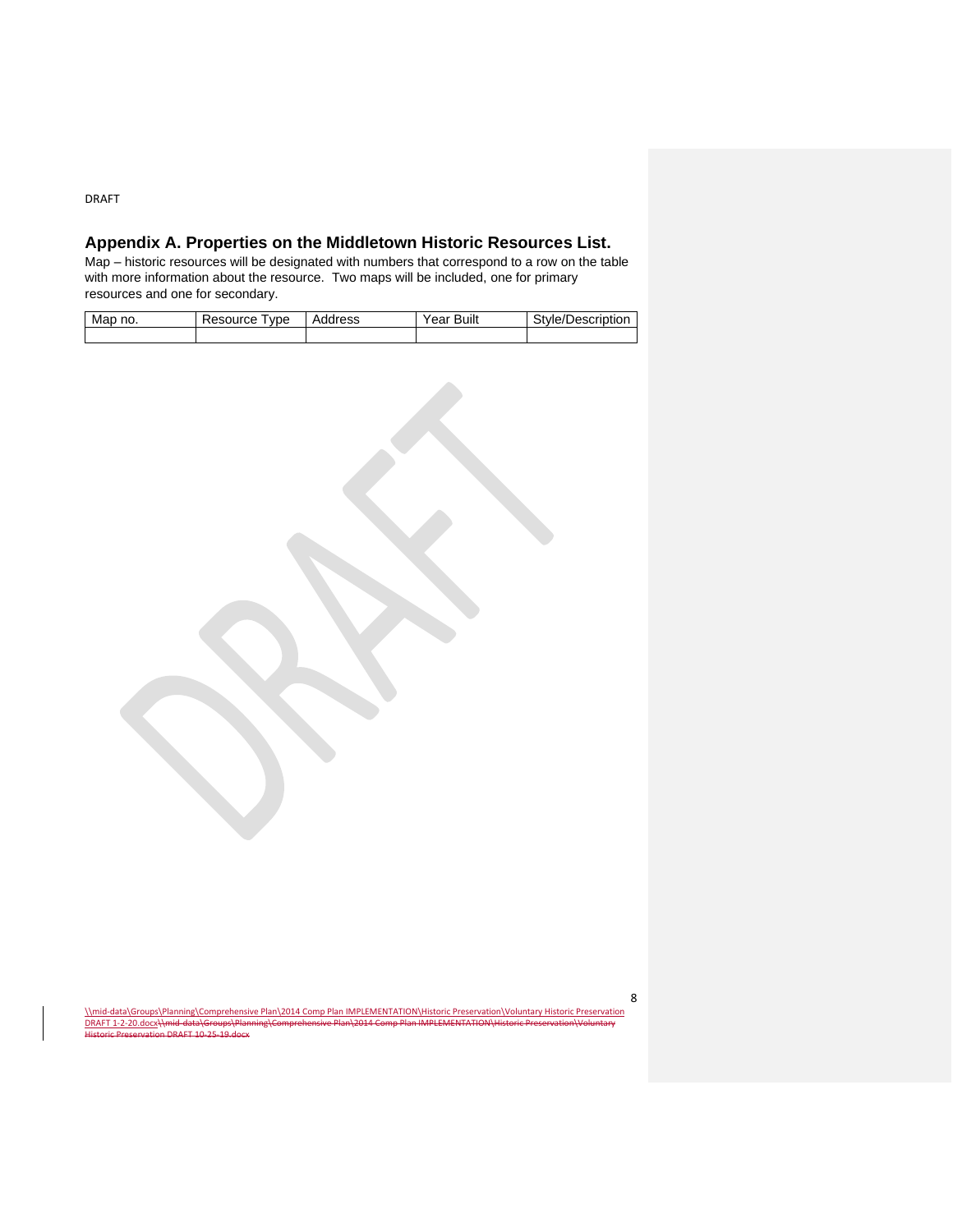DRAFT 1-2-20.docx\\mid-data\Groups\Pland

 $\overline{\phantom{0}}$  DRAFT 10-25-19.docx

### **Zoning Ordinance, Article 19 – Conservation Development**

### **Section 1904 (C) Density Bonus for Historic Preservation**

Where a developer agrees to preserve and rehabilitate a structure on the Historic Resources List in accordance with the Middletown Standards and Guidelines for the Maintenance and Rehabilitation of Historic and Architecturally Significant Structures as part of a Major Conservation Subdivision/Land Development Project the Planning Board may allow the applicant to exceed the basic maximum number of permitted dwelling units in the development by one. Prior to Preliminary Plan approval, the Historic Resources Board shall make as a condition of approval the minimum rehabilitation improvements required to receive this incentive. Upon completion of an approved project the developer shall submit photographs to the Historic Resources Board that document adherence to the rehabilitation improvements required. Besides permitting an additional dwelling unit beyond what would be allowed by the Zoning Ordinance, this section does not grant the developer relief from the Town's land development regulations. Any dwelling preserved because of this provision shall be subject to deed restrictions prohibiting the removal of the dwelling and prohibiting alterations to the dwelling not approved by the Historic Resources Board unless said removal or alteration is approved by the Planning Board.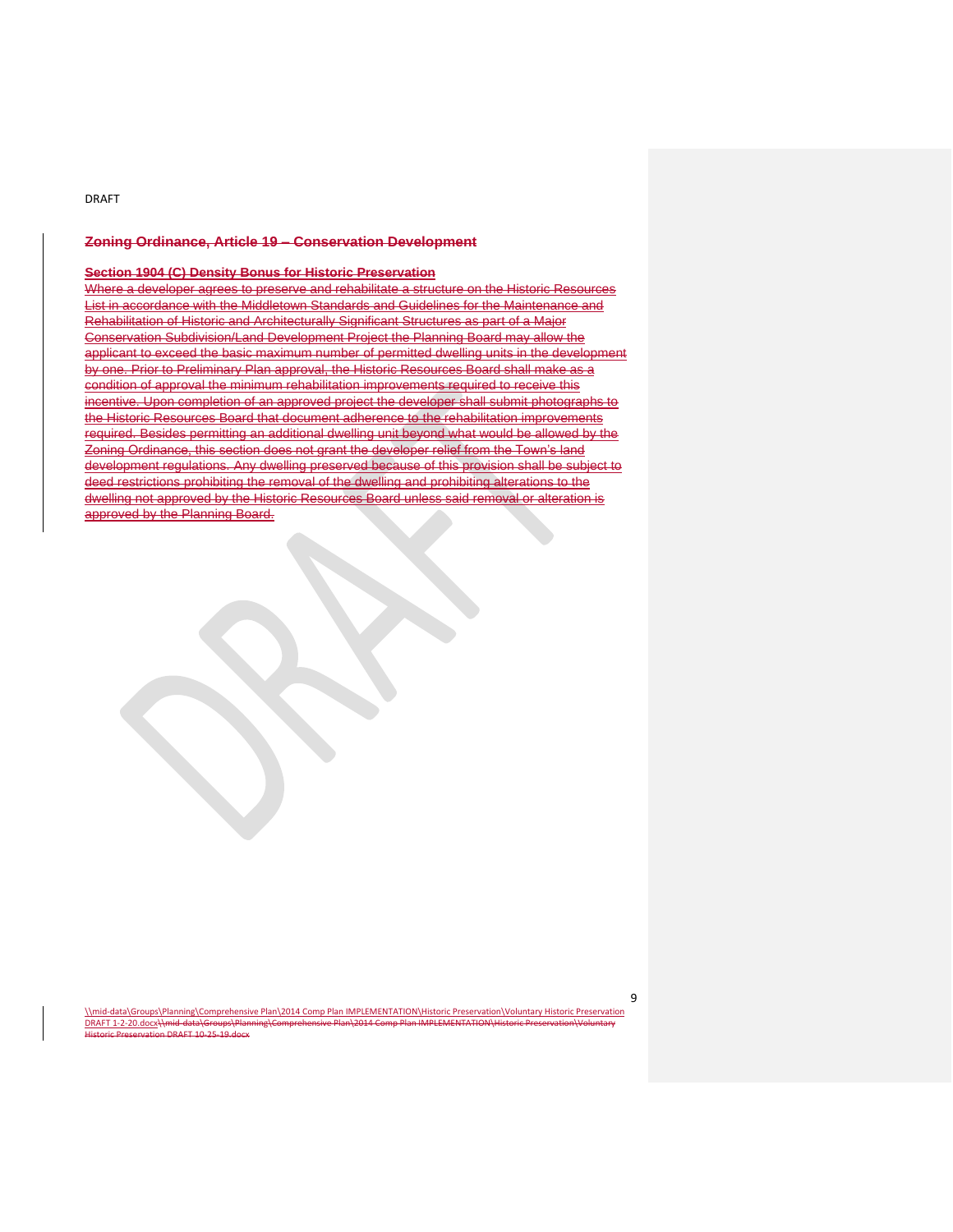### **Rules and Regulations Regarding the Subdivision and Development of Land**

### **Article 3**

DRAFT

### **Section 304 – Basic Maximum Number of Dwelling Units**

 A. Yield Formula - The basic number of lots or units to be allowed in a proposed CSD project is defined as the maximum number of lots or units which could reasonably be expected to be developed upon the parcel based on the requirements of the zoning district and other requirements of the Zoning Ordinance. The following formula shall be used in determining the basic number of lots/units:

Lots/units = (Developable Land Area \* 0.8) ÷ Minimum lot or land area required by the Zoning Ordinance for the proposed development. Results of the formula calculation shall be rounded to the nearest whole number using standard mathematical principles.(e.g. 5.50 , round up to 6; 5.44, round down to 5.)

 B. Yield Plan - If the applicant believes that the yield formula does not accurately reflect the actual development potential of the subject property, a Yield Plan may be submitted for consideration by the Planning Board in accordance with the requirements of this section. The proponent shall have the burden of proof with regard to the reasonableness and feasibility of the design and the engineering specifications for the Yield Plan; provided, however, that the Planning Board's determination of the basic maximum number of lots or units shall be conclusive.

 1. Yield Plans shall be prepared as conceptual layout plans in accordance with the Pre-application Checklist (Appendix A, § 2). Yield plans shall show proposed streets, lots, rights-of-way, land unsuitable for development and other pertinent features. The Yield Plan must be drawn to scale, and must be a realistic layout reflecting a development pattern that could reasonably be expected to be implemented, taking into account the presence of land unsuitable for development (as defined in the Zoning Ordinance), existing easements or encumbrances and the suitability of soils for subsurface sewage disposal where required.

 2. The Yield Plan shall also reflect the dimensional standards for uses being proposed, as contained in the Table of Dimensional Regulations in the Zoning Ordinance, or other applicable dimensional requirement of the Zoning Ordinance and these Regulations. The Yield Plan must identify how conventional lots or uses could be developed having the required area, frontage and other dimensional requirements of the Zoning Ordinance. Although lots shown in the Yield Plan may contain land unsuitable for development, only developable land area as defined in the Middletown Zoning Ordinance shall be counted towards the minimum lot area.

 3. In determining the maximum number of lots allowed under the Yield Plan the Planning Board shall require the applicant to present evidence, certified by a registered professional engineer, that all lots shown on the Yield Plan are suitable for development under applicable local and state regulations. This certification shall be provided at the master plan stage in the case of a Major Subdivision, and at the Preliminary Plan stage in the case of a Minor Subdivision.

 4. On sites not served by public sewer, soil suitability for individual septic systems for lots on the Yield Plan shall be demonstrated. The Planning Board, with the assistance of the Town Engineer, may select a sample of the lots for which the applicant will be required to present specific evidence of septic system suitability. The lots included in the sample will generally be those that are considered to be marginal. If all lots in the selected sample are determined to be suitable then all lots on the Yield Plan shall be deemed suitable for septic system development. If any lots in the selected sample fail, those failed lots shall be excluded from the Yield Plan and the Planning Board shall select an additional number of lots to be tested. This process shall continue until all lots in a selected sample are deemed suitable. The number of lots remaining on the yield plan following the final round of testing shall be the basis for determine the number of lots/units allowed in the CSD project.

\\mid-data\Groups\Planning\Comprehensive Plan\2014 Comp Plan IMPLEMENTATION\Historic Preservation\Voluntary Historic Preservation DRAFT 1-2-20.docx\\mid-data\Groups DRAFT 10-25-19.do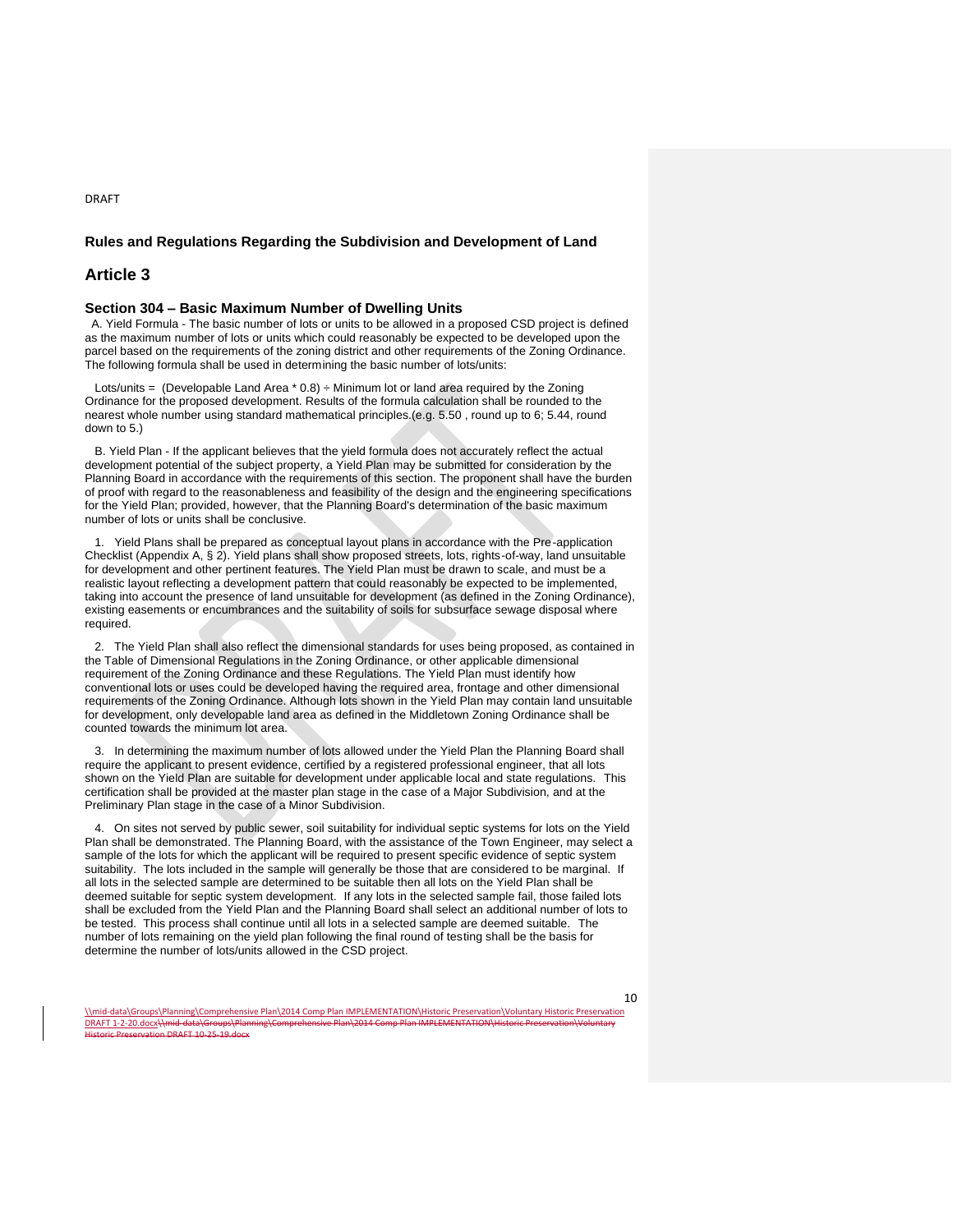DRAFT 1-2-20.docx\\mid-data\Group

DRAFT 10-25-19.do

 5. Upon completion of their review, the Planning Board shall determine the initial Basic Maximum Number of lots/dwelling units permitted in a development. This initial determination shall be made at the master plan stage of review for major subdivisions and major land development projects, and at the preliminary stage of review for minor subdivisions and minor land development projects. The applicant shall use this initial determination as the basis for submission of more detailed information during subsequent stages of review. Upon further investigation and upon receipt of more detailed soils and environmental information as may be provided in subsequent stages of review, the Planning Board may increase or reduce the number of lots/dwelling units contained in the initial Basic Maximum Number. For all developments, the final Basic Maximum Number shall be established by the Planning Board at the final stage of review.

 6. In developments that require alterations to be made to freshwater wetlands, the Board may establish an initial Basic Maximum Number contingent upon confirmation by the RI Department of Environmental Management that such alterations are permitted under the provisions of the Freshwater Wetlands Act.

7. In developments where a developer agrees to preserve and rehabilitate a structure on the Historic Resources List in accordance with the Middletown Standards and Guidelines for the Maintenance and Rehabilitation of Historic and Architecturally Significant Structures as part of a Major Conservation Subdivision/Land Development Project the Planning Board may allow the applicant to exceed the b maximum number of permitted dwelling units in the development by one. Preservation must comply with **X.4 Historic Resource Preservation Incentives.**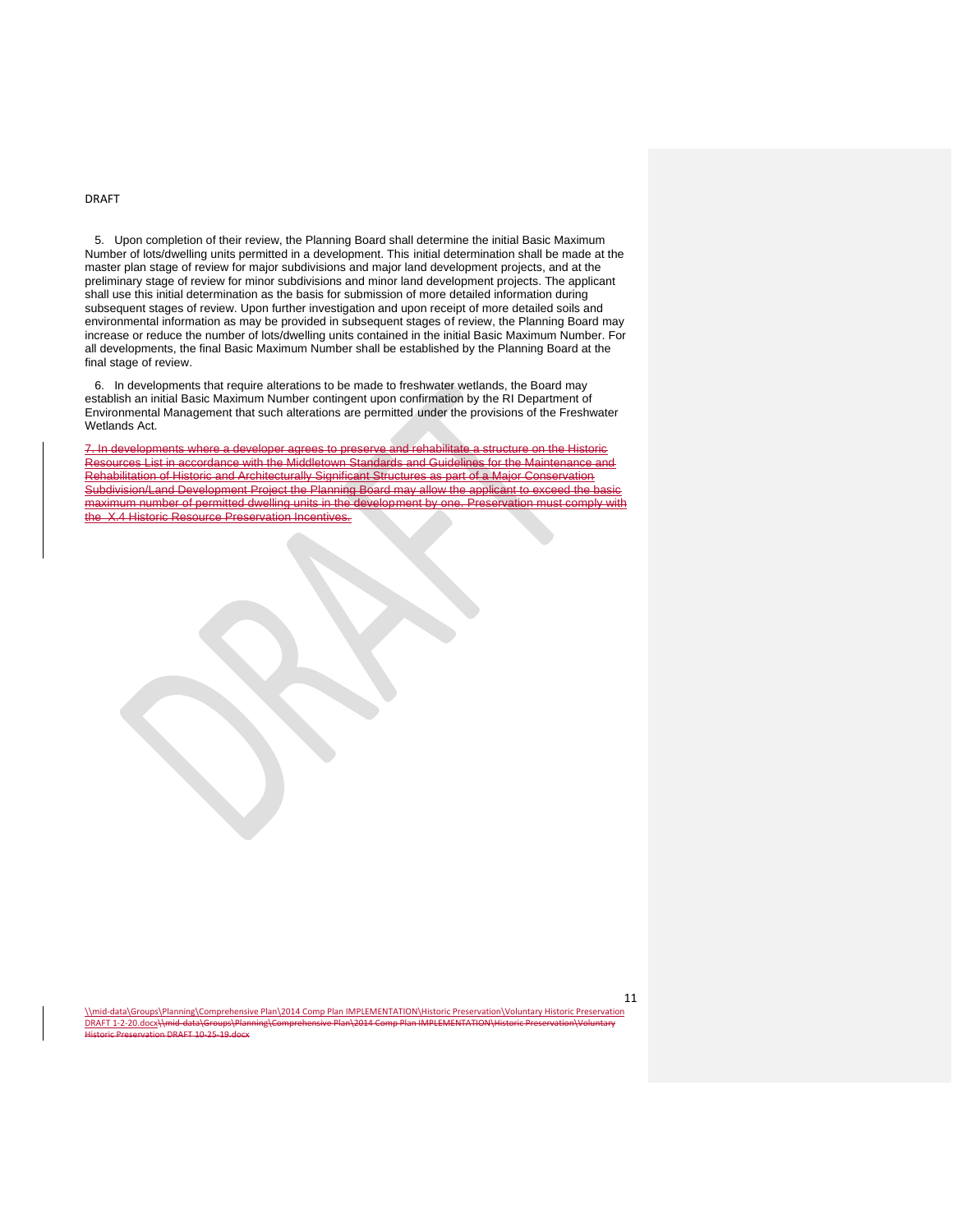# **Chapter 32.95 Historic Resources Preservation Board**

The Historic Resources Preservation Board (Board) is hereby established

The Historic Resources Preservation Board (Board) is hereby established consisting of five members and two alternates who are to be residents of Middletown and appointed by the Town Council. The initial appointees shall be appointed for the following terms: Two members shall be appointed for four-year terms, two members shall be appointed for two-year terms, and one member shall be appointed for a three-year term. Thereafter, as terms expire, appointments, other than interim appointments, shall be for terms of four years. The two alternates shall be appointed to three-year terms. Upon the expiration of their terms, members shall be eligible for reappointment and shall continue to hold their respective offices until replacements are appointed. In the event of a vacancy on the Board, the Town Council shall promptly make an interim appointment for the remainder of the unexpired term.

The Board shall include at least one member of the Middletown Historical Society if a member of that group is willing to serve. All members of the Board should have expertise or, at least, a strong interest in the preservation of historic and architecturally significant resources.

Members of the Board shall serve without compensation.

### **32.96 Organization.**

The Board shall organize annually and, by election, shall select from its membership a chairperson, vice-chairperson chairman and secretary. The chairperson chairman shall preside over all Board meetings and shall have the right to vote. The vice-chairperson shall, in the case of absence or disability of the chairperson, perform the duties of the chairperson. The secretary shall be responsible for recording the minutes of the Board's meetings.

Meetings. The Board shall meet monthly, or as necessary, to consider applications and petitions. The Board shall adopt rules for the transaction of business and shall keep permanent and complete records of its proceedings, meetings, hearings and recommendations. Four members of the board shall constitute a quorum at any regular or special meeting and no action shall be taken unless by the concurring vote of a majority of the members present and voting.

Decisions and Appeals. A quorum of the Board for the transaction of business shall consist of a majority of appointed board members.

To approve an application for Historic Resource Preservation Incentives, award a Certificate of Appropriateness, decide on a petition to be added to the Historic Resources List, or establish or amend Board rules, procedures, and standards and guidelines, a majority of appointed board members must vote in favor of the motion. Complete applications for Historic Resource Preservation Incentives and Certificates of Appropriateness and petitions to be added to the Historic Resources List must be received at least two weeks before a Board meeting to be considered at that meeting to allow time for review. Decisions shall be rendered based on the rules, procedures, and standards and guidelines adopted by the Board. The applicant shall receive a written version of the Board's decision with an explanation of the decision within two weeks of the meeting at which the decision was reached.

If an application or petition is rejected by the Board, the decision may be appealed to the Historic Resources Preservation Board of Appeal. The Town Council shall serve as the Board of

12

DRAFT

<sup>\\</sup>mid-data\Groups\Planning\Comprehensive Plan\2014 Comp Plan IMPLEMENTATION\Historic Preservation\Voluntary Historic Preservation DRAFT 1-2-20.docx\\mid-data\Groups DRAFT 10-25-19.do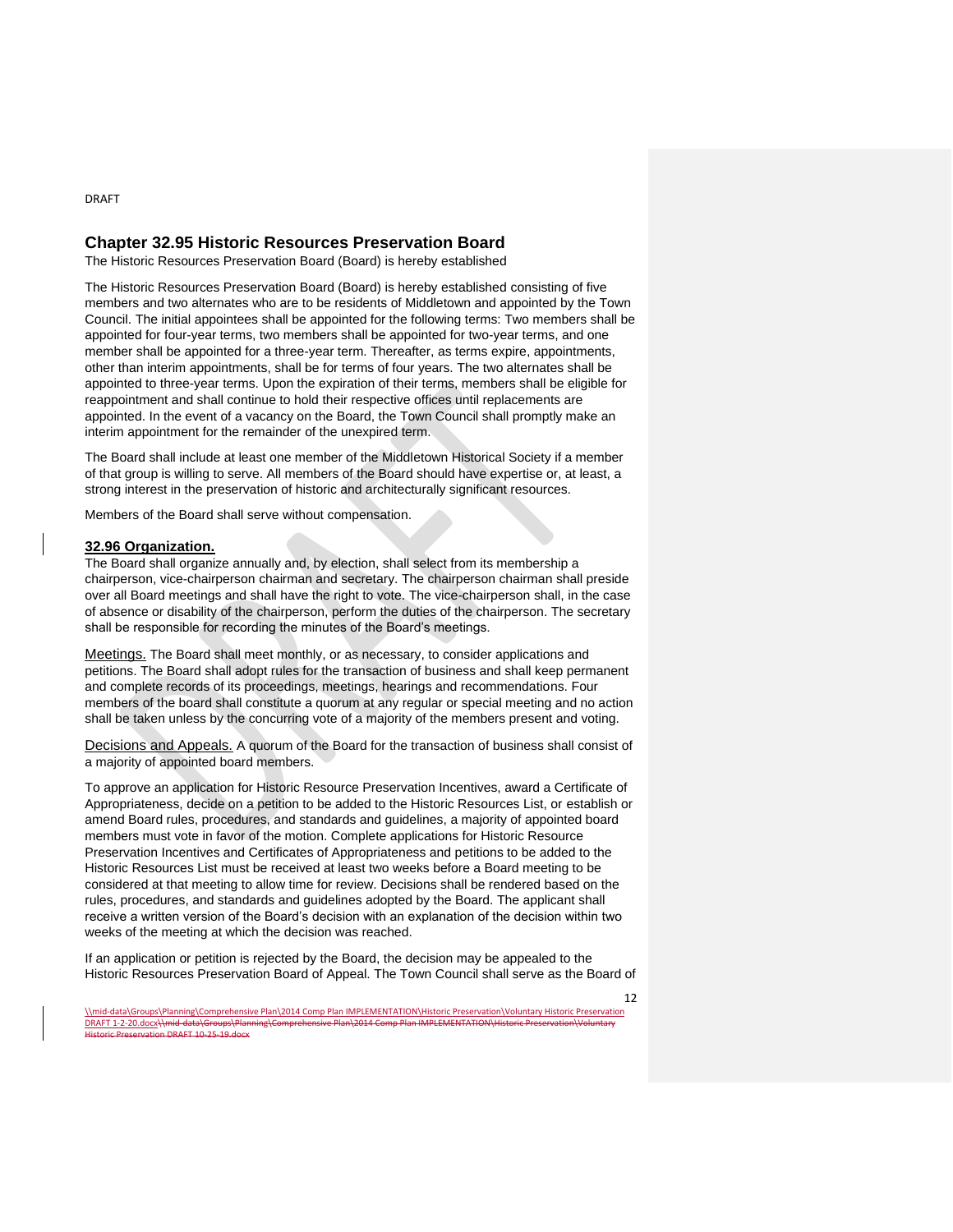Appeal. Members of the Board of Appeal shall not be members of the Historic Resources Preservation Board.

Staff. The Historic Resources Board shall be staffed by the Department of Planning and Economic Development.

Delegation of Responsibilities to Staff. The Board may delegate to the Director of Planning and Economic Development, or their designee, authority to issue a Certificate of Appropriateness for in-kind replacements and approve minor modifications to plans previously approved by the Board. However, the staff member shall not deny a Certificate of Appropriateness or minor modification but shall refer such action to the Board for consideration and decision.

### **32.97 Responsibilities of the Board**

Initial Responsibilities. The Board shall:

- 1. Review the definitions of "historic structure," "architecturally significant structure," "designed landscape," "historic sites," "historic landmarks," and "archeological site" and recommend amendments to the definitions to the Town Council if necessary.
- 2. Consider whether the definitions of Primary Historic Resource and Secondary Historic Resource appropriately categorize the town's historic resources and recommend amendments to the definitions to the Town Council if necessary.
- 3. Based on the definitions in this ordinance, create an inventory of the town's Primary Historic Resources. Review the Rhode Island Historical Preservation Commission's 1979 report, Historic and Architectural Resources of Middletown, Rhode Island: a preliminary report, and the Middletown Historical Society's 1990 publication, Houses History Heritage, during this process.
- 4. Based on the definitions in this ordinance, create an inventory of the town's Secondary Historic Resources. Review the Rhode Island Historical Preservation & Heritage Commission's 2001 report, Historic Landscapes of Rhode Island, during this process.
- 5. Develop, adopt, and publish all rules, procedures, and forms necessary to carry out the provisions of this chapter, including the application processes and forms for Historic Resource Preservation Incentives and Certificates of Appropriateness and petition process and forms for petitions to be added to the Historic Resources List.
- 6. Adopt and publish standards for the historically appropriate maintenance or rehabilitation of historically significant designed landscapes, sites, landmarks, and archeological sites to inform owners of properties included on the Historic Resources List of those criteria by which the Board shall determine whether to issue a Certificate of Appropriateness if the property owner chooses to apply for an incentive. The Board may, from time to time, amend these standards as reasonably necessary, and it shall publish all such amendments.

### Ongoing Responsibilities. The Board shall:

- 1. Maintain the town's inventories of Primary and Secondary Historic Resources over time.
- 2. Implement the Historic Resource Preservation Incentives program, including reviewing and deciding on applications.